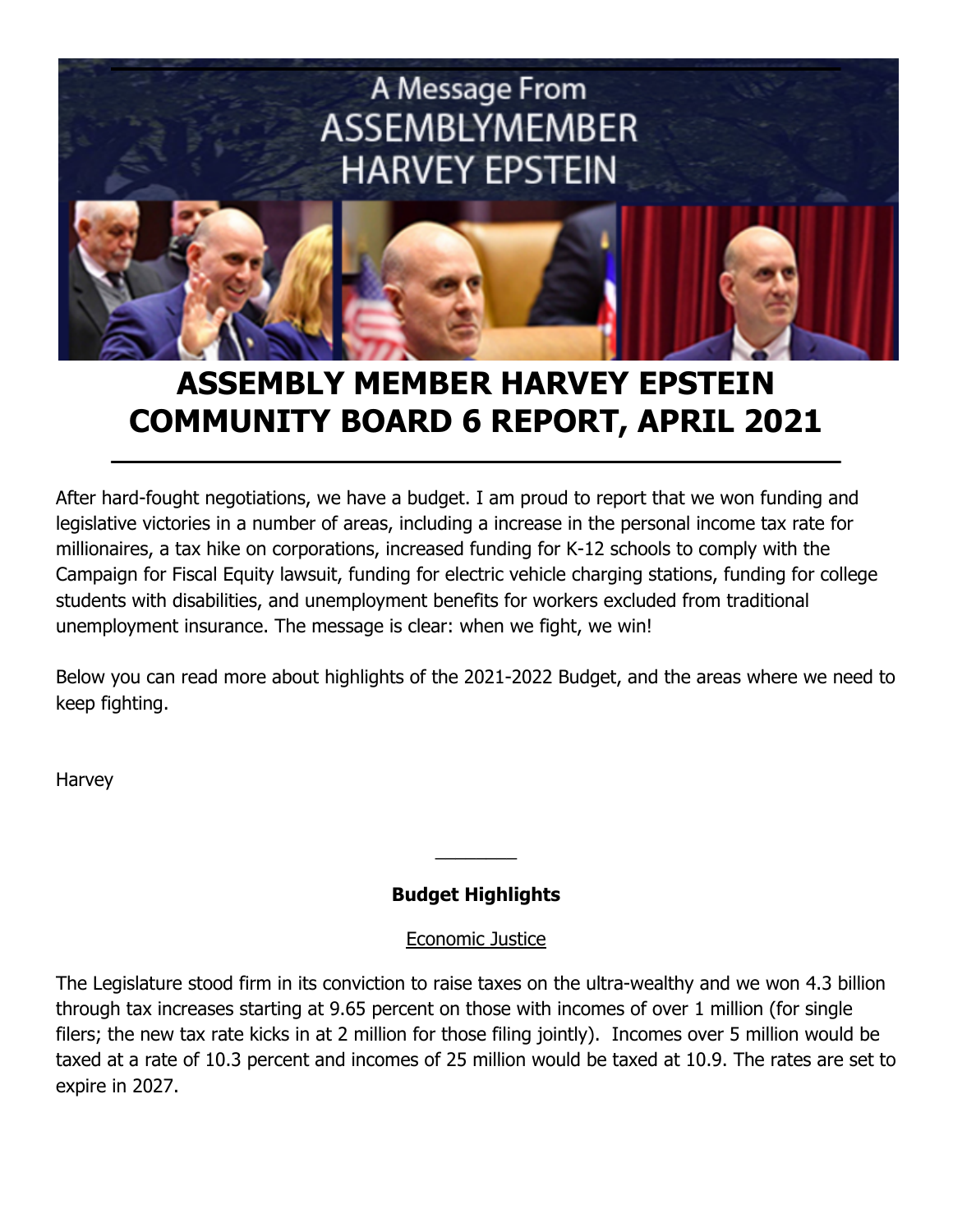Corporations will also pay more in taxes, up from 6.5 percent to 7.25 percent through 2023. Businesses with revenues below 5 million annually would not be affected by the increase.

We won these increases thanks to the work of dedicated organizers, who made sure that the members of the legislature knew taxing the wealthiest was a priority and a necessity to ensure a just recovery. Polls repeatedly showed the popularity of higher taxes on the wealthy, and I am proud to say we followed through on the mandate the overwhelming majority of New Yorkers gave us. In combination with federal aid, the additional revenue generated by the tax increases on millionaires and corporations will set us on a course for economic recovery.

#### **Housing**

The pandemic worsened already deep economic inequalities across our state. Renters were hit particularly hard, and are still experiencing difficulties paying their rent. I am pleased that the Legislature stood up for tenants and delivered a sweeping program, the COVID-19 Emergency Rental Assistance Program (CERAP), which will distribute over 2 billion of federal funds to help qualifying tenants pay back rent. In addition, the assistance will be available to cover up to 3 months of future rent.

The program imposes strong protections for tenants as a condition for their landlords accepting funds through the program, including prohibiting a landlord from raising rents for one year, most types of evictions (except in nuisance cases), and collecting late fees. Ppp looks

The program will be administered by the Office of Temporary Disability Assistance (OTDA). As soon as information about the newly created program is available online, I will provide an email update.

Please contact my office if you need assistance applying by calling 212-979-9696 or emailing help.district74@gmail.com.

#### **Education**

The enacted budget provides a \$1.4 billion increase in Foundation Aid and a three-year Foundation Aid phase-in that will finally fulfill the State's commitments under the Campaign for Fiscal Equity. This is a major victory for the New York's public school students and families.

Additionally, we won an \$105 million expansion of full-day prekindergarten to provide pre-K funding to 210 districts who don't currently receive state-funded full-day Pre-K.

We also fought back against the Governor's proposed \$200 tuition hikes at CUNY and SUNY and won: the budget prevents continuing tuition increases at SUNY and CUNY by putting in place a three-year freeze.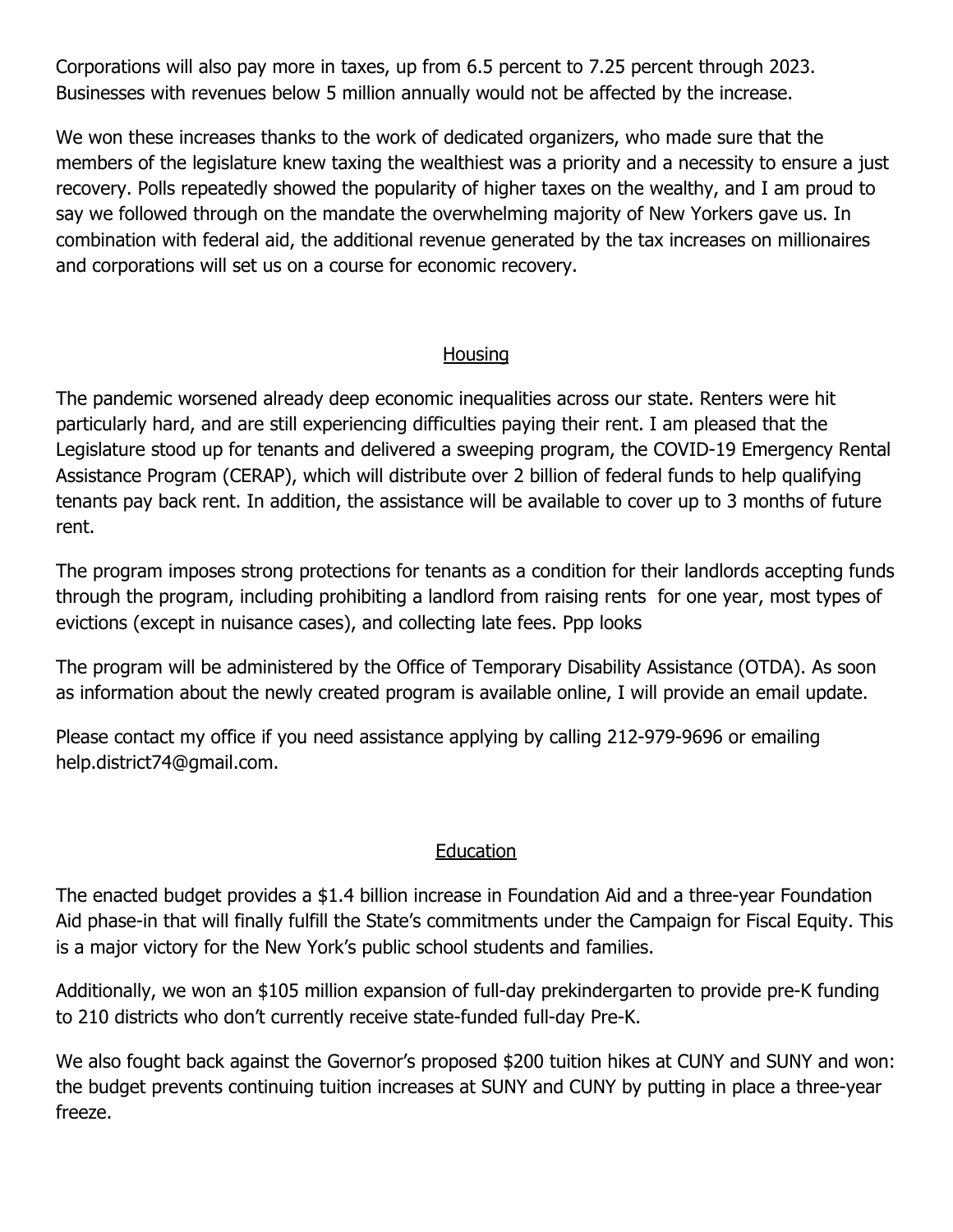We increased the maximum award under the Tuition Assistance Program by \$500 to assist the neediest students in the State, the largest growth in the program in 20 year, and committed to eliminate the TAP Gap in four years, providing millions of additional recurring operating aid to SUNY and CUNY on top of restoring \$72 million in operating aid cuts to SUNY and CUNY.

# People with Disabilities

I am proud to report our historic victory securing 2 million in funding for college students with disabilities. Every budget cycle I have been a part of as an Assemblymember, I have rallied with CUNY students with disabilities to include additional funding in the budget to help college students with disabilities.

This year, our resolution in support of students with disabilities achieved a record 60 cosponsors. We translated that support in the chamber to 2 million dollars for additional supports for students with disabilities. It's been over 25 years since the state put money towards these students' needs. During that time, more students with disabilities have entered higher education. I am proud we won this victory for students with disabilities and I am grateful to the students we worked closely with to achieve this monumental funding.

# **Environment**

The approved spending plan invests \$1.84 billion in funding for the environment. This includes \$500 million for clean water infrastructure and \$300 million for the New York State Environmental Protection Fund (EPF).

We authorized the \$3 billion Environmental Bond Act of 2021, "Restore Mother Nature," to fund environmental improvements that preserve, enhance, and restore New York's natural resources and reduce the impact of climate change. The Bond Act will appear on the ballot in the 2022 general election.

We also expanded the Climate Smart Community Projects program to incentivize the creation of more publicly available fast chargers so electric vehicle adoption becomes more viable. I'm proud to have fought for this expansion and will continue fighting to increase truly publicly available fast charging infrastructure throughout the state.

#### Small Business Relief

In late summer of 2020, after a series of Assembly-led hearings on the impact of COVID-19 on small businesses, I along with Senator Hoylman introduced legislation, known as the Save our Storefronts (SOS) Act (A3190 / S3349), to direct a minimum of \$500 million in expected federal aid to small businesses and small nonprofits. The legislation was reintroduced in January of 2021, and a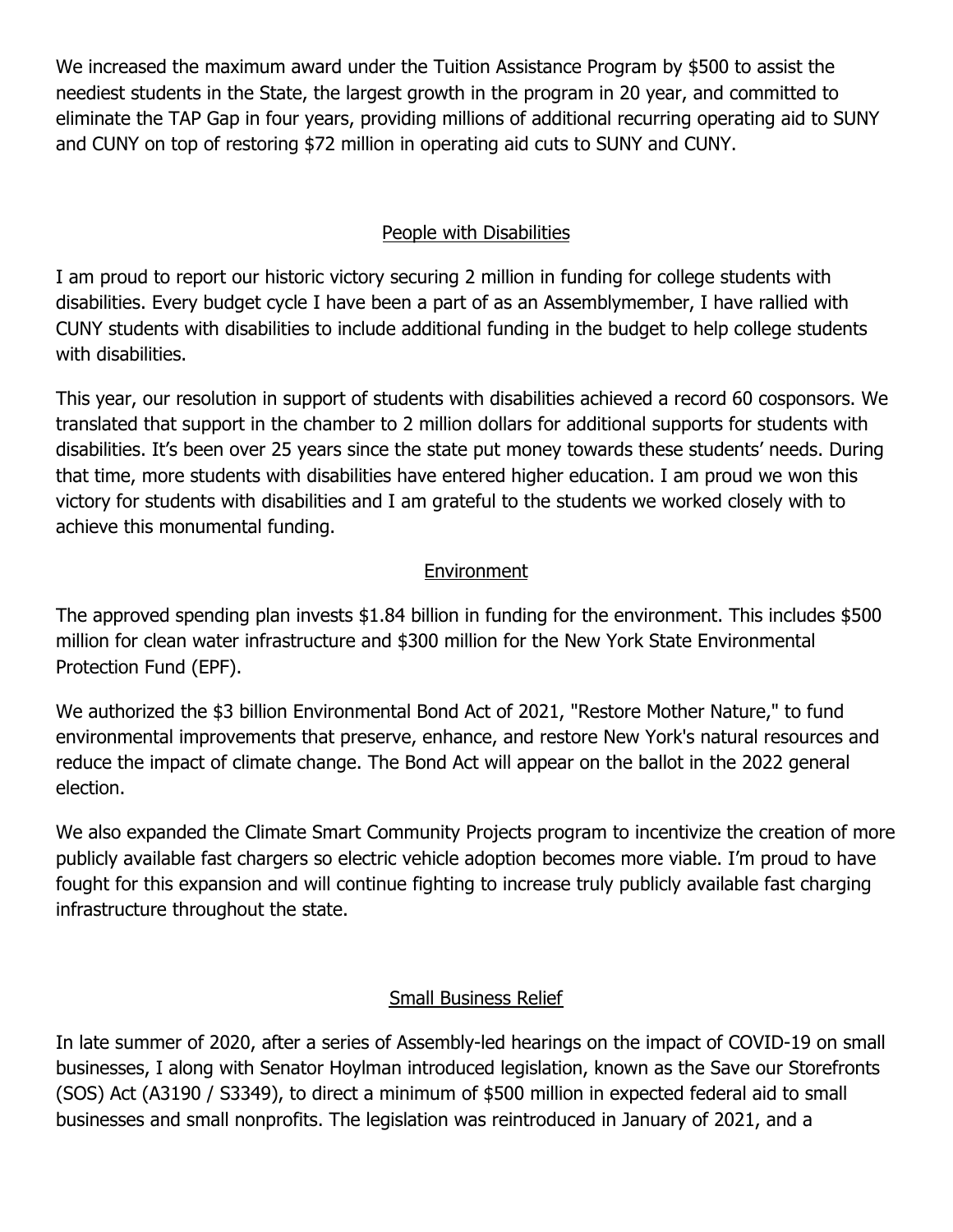campaign to include the direct relief provided in the SOS Act in the state budget ramped up after the Governor's executive budget did not include adequate relief for storefronts.

We won our campaign: the enacted budget includes 1 billion in direct recovery grants and tax credits to the small business sector. We allocated 800 million for grant payments to small businesses impacted by COVID-19. An additional 40 million was earmarked for nonprofit arts and cultural institutions who need assistance.

This is a historic victory for the storefronts and local cultural institutions that make up the fabric of New York. For over a year now, necessary government mandated closures and restrictions have devastated these vital establishments. Now, our hard fought campaign is declaring victory. With 1 billion in aid set to flow to these businesses, the sector can start to rebuild. When small businesses are thriving, our state is thriving. I look forward to working with advocates and my colleagues in government to ensure this aid is quickly and equitably disbursed,

# **Legislative Victories**

We also won some major victories outside of the context of the budget including the legalization of marijuana and the end to solitary confinement as we know it in New York's prison. My legislation to ensure epilepsy patients are informed of certain health complications that can arise from the disease also passed the Assembly and is on its way to passing in the Senate. Read more about these victories below.

#### Marijuana Legalization

We legalized marijuana in the state of New York last month. I'm grateful for the tireless work of the advocates who pushed us over the finish line, and I'm proud of the legislature for sticking to its principles and not caving to the Governor's play to control all the revenue from the sale of adult use marijuana. Instead, we were able to deliver a bill that truly invests in the communities harmed by the racist war on drugs, generates revenue for schools and drug prevention programs, and protects children.

#### Ending Solitary Confinement in New York's Prisons

Solitary confinement in excess of 15 days has officially been abolished in New York's prisons. The HALT Solitary Confinement Act, subject to limited exceptions, prohibits the placement of an incarcerated person in segregated confinement for more than 15 days or 20 out of 60 days unless specific crimes are committed while in confinement. It would also provide for mental health screenings and a heightened level of care for prisoners placed in segregated confinement.

Studies have consistently found that subjecting people to segregated confinement for 22 to 24 hours a day without meaningful human contact, programming or therapy can cause deep and permanent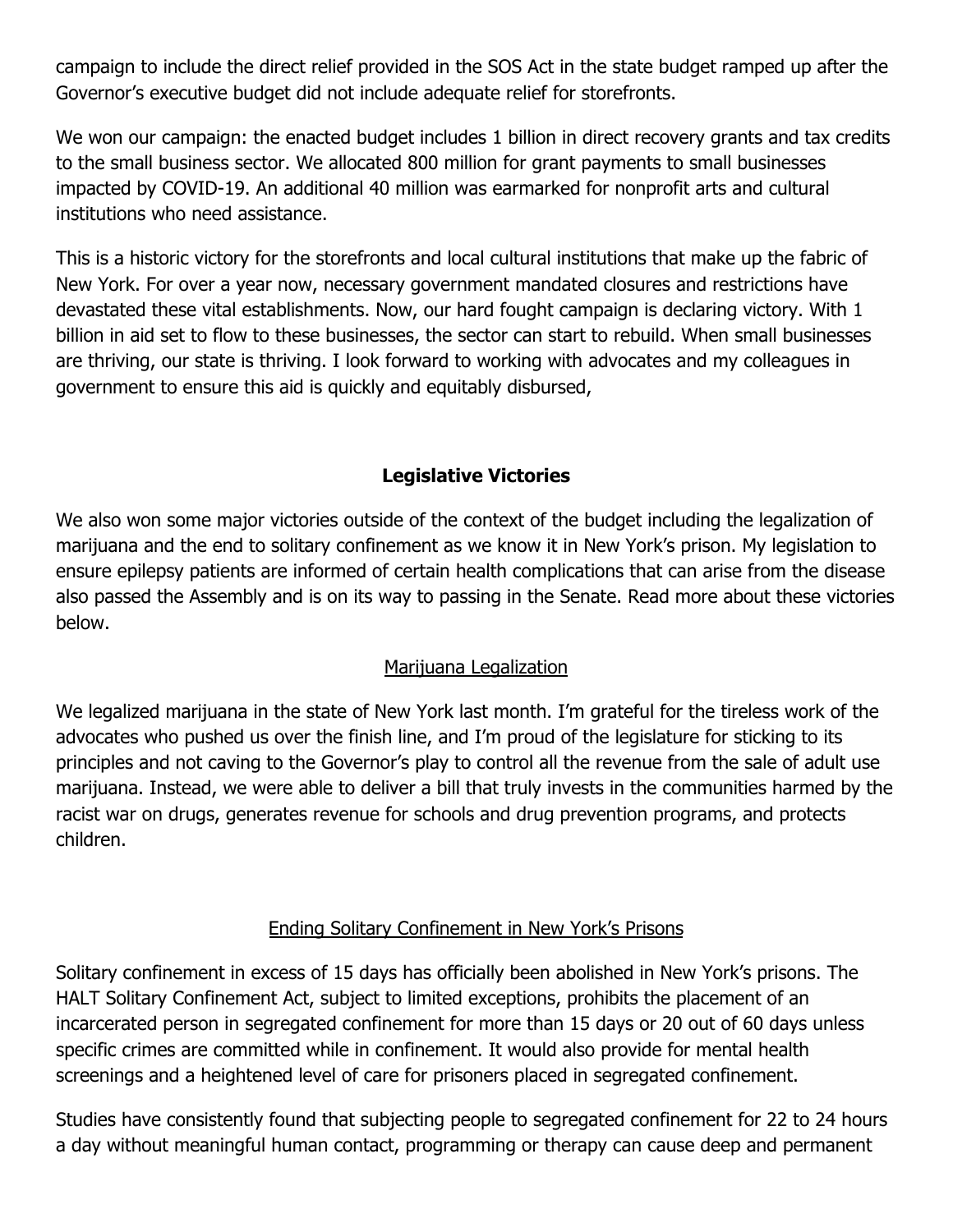psychological, physical, developmental and social harm, and that people placed in solitary confinement thereafter may have a more difficult time complying with prison rules. Despite these proven harms, at any given time there are approximately 3,000 people in New York State prisons in segregated confinement, some for months, years and even decades.

The eradication of this inhumane policy is a step toward improving our correctional system. I want to once again thank the organizers behind HALT Solitary for their heroic efforts in pushing this life-saving legislation across the finish line.

#### Informing Epilepsy Patients on Ways to Stay Safe

**ASSEMBLY MEMBER HARVEY EPSTEIN** 

# **A-3298 PASSES!**

This bill requires health professionals to provide patients with information regarding sudden unexpected death in epilepsy.

Sudden Unexpected Death in Epilepsy (SUDEP) is responsible for the deaths of about 3,000 Americans every year. Sadly, this condition took the life of one of my constituents. In partnership with the family and Senator Brad Hoylman, I introduced legislation to require epileptic patients be informed by their doctors about the existence of this condition so that preventative steps can be taken to save lives.

I'm happy to report that the bill passed the Assembly unanimously. I look forward to the bill passing in the Senate and the Governor signing the bill into law.